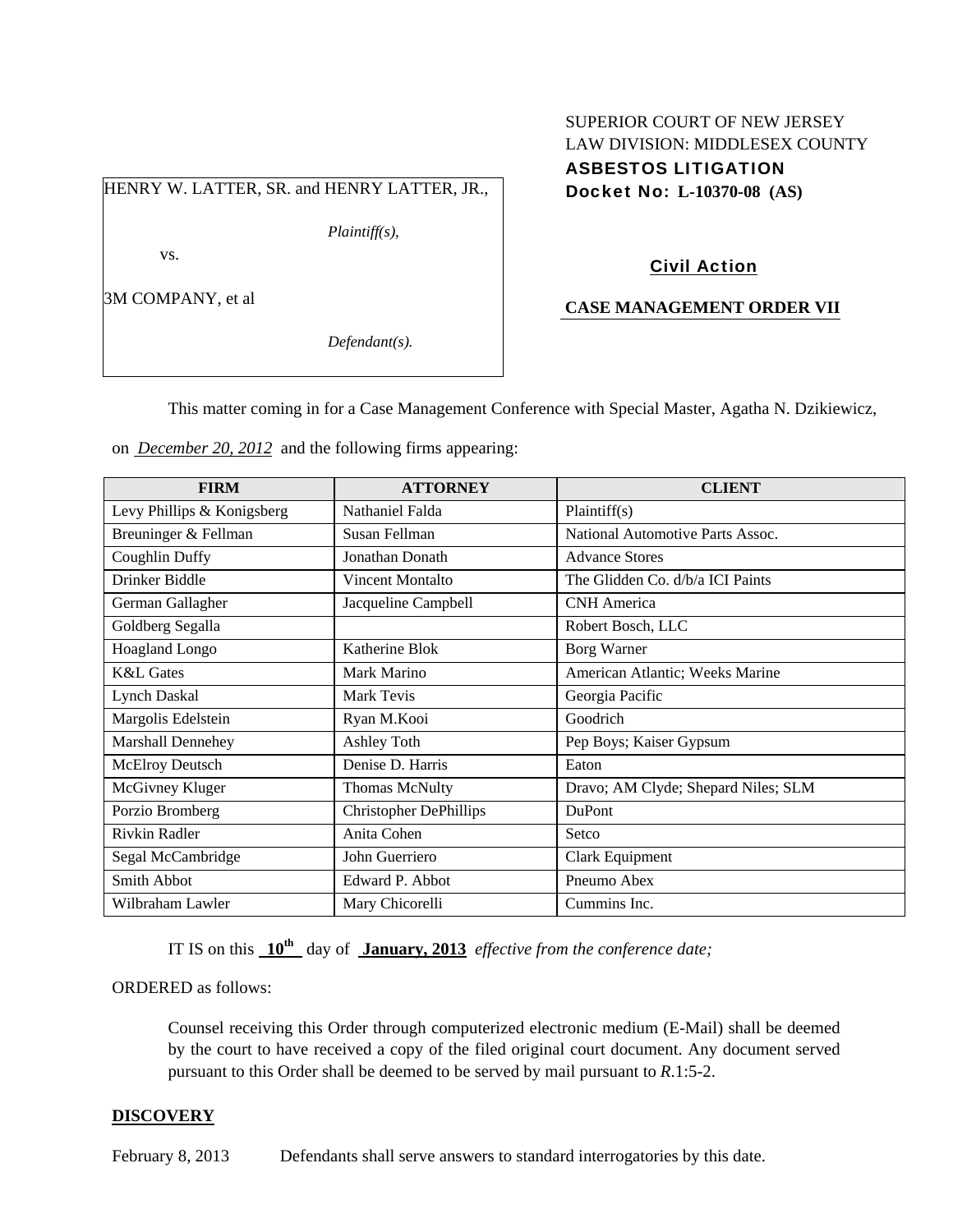| February 22, 2013 | Plaintiff shall propound supplemental interrogatories and document requests by<br>this date on new defendants.                                                                                              |
|-------------------|-------------------------------------------------------------------------------------------------------------------------------------------------------------------------------------------------------------|
| March 2, 2013     | New defendants shall serve answers to supplemental interrogatories and document<br>requests by this date.                                                                                                   |
| February 22, 2013 | New defendants shall propound supplemental interrogatories and document<br>requests by this date.                                                                                                           |
| March 22, 2013    | Plaintiff shall serve answers to supplemental interrogatories and document<br>requests by this date.                                                                                                        |
| May 31, 2013      | Fact discovery, including depositions, shall be completed by this date. Plaintiff's<br>counsel shall contact the Special Master within one week of this deadline if all<br>fact discovery is not completed. |
| June 14, 2013     | Depositions of corporate representatives shall be completed by this date.                                                                                                                                   |

### **EARLY SETTLEMENT**

June 21, 2013 Settlement demands shall be served on all counsel and the Special Master by this date.

### **SUMMARY JUDGMENT MOTION PRACTICE**

| June 28, 2013 | Summary judgment motions limited to product identification issues shall be filed |
|---------------|----------------------------------------------------------------------------------|
|               | no later than this date.                                                         |
|               |                                                                                  |

July 26, 2013 Last return date for product identification summary judgment motions.

#### **MEDICAL DEFENSE**

August 30, 2013 Defendants shall identify its medical experts and serve medical expert reports, if any, by this date.

#### **LIABILITY EXPERT REPORTS**

- July 26, 2013 Plaintiff shall identify its liability experts and serve liability expert reports, if any, by this date or waive any opportunity to rely on liability expert testimony.
- August 30, 2013 Defendants shall identify its rebuttal liability experts and serve rebuttal liability expert reports, if any, by this date.

### **ECONOMIST EXPERT REPORTS**

July 26, 2013 Plaintiff shall identify its expert economists and serve expert economist report(s), if any, by this date or waive any opportunity to rely on economic expert testimony.

\_\_\_\_\_\_\_\_\_\_\_\_\_\_\_\_\_\_\_\_\_\_\_\_\_\_\_\_\_\_\_\_\_\_\_\_\_\_\_\_\_\_\_\_\_\_\_\_\_\_\_\_\_\_\_\_\_\_\_\_\_\_\_\_\_\_\_\_\_\_\_\_\_\_\_\_\_\_\_\_\_\_\_\_\_\_\_\_\_\_\_\_\_\_\_\_\_\_\_\_\_\_\_\_\_\_\_\_\_\_